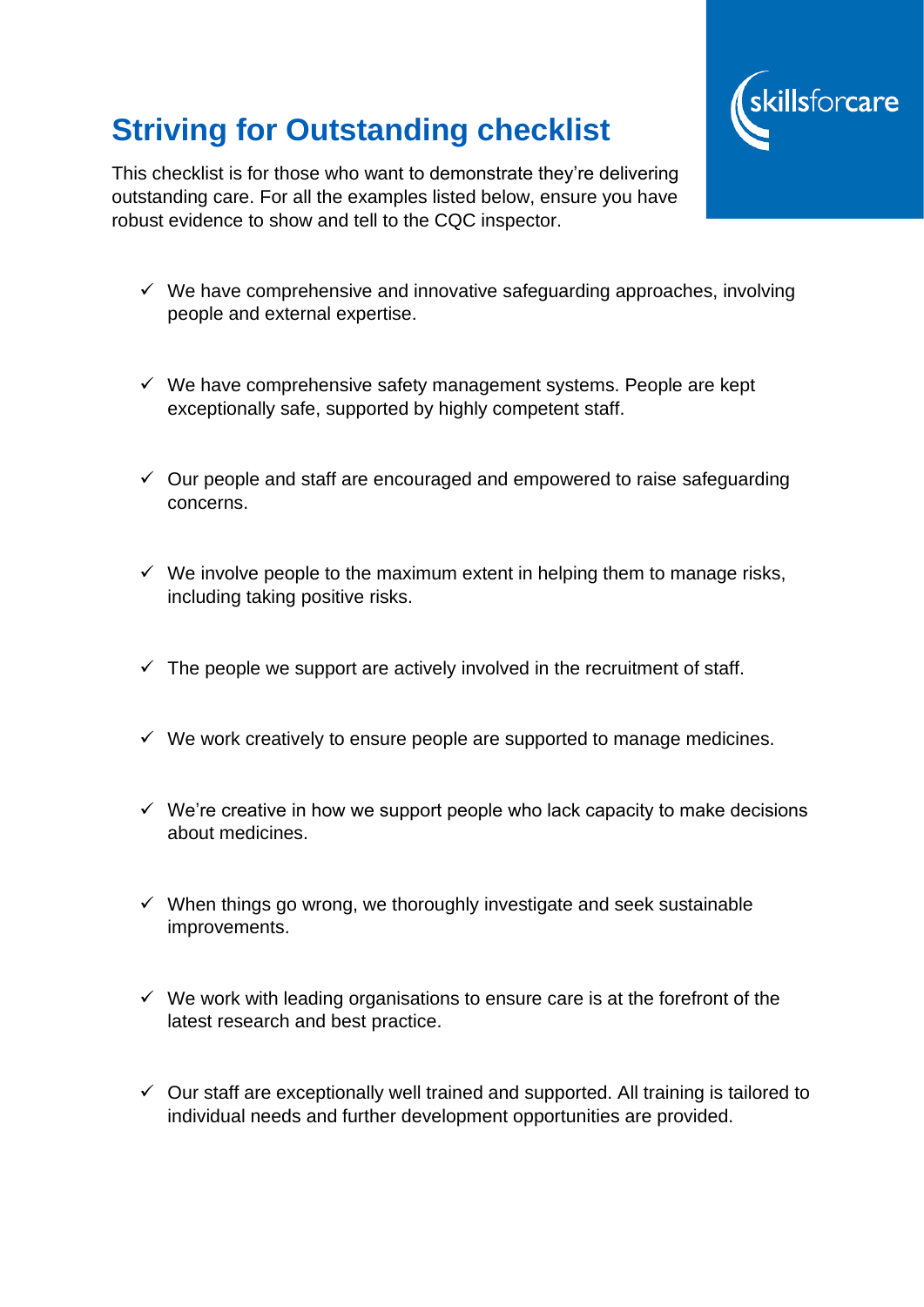- $\checkmark$  The people we support actively contribute to how we train and develop our staff.
- $\checkmark$  We use creative ways to promote high-quality food and drink options, ensuring people receive a balanced diet and maximum choice.
- $\checkmark$  We receive praise from all external healthcare professionals and other experts we engage with.
- $\checkmark$  We ensure that when people move between services, this is expertly managed.
- $\checkmark$  Our service works collaboratively with other organisations to consistently deliver joined-up care.
- $\checkmark$  Where people have complex or continued health needs, our staff always seek to improve their care, treatment and support.
- $\checkmark$  We use innovative ways to help people to discuss and decide about their living environment.
- $\checkmark$  We seek new technology to make sure that people live with as few restrictions as possible.
- $\checkmark$  Our staff are highly skilled in seeking consent and we constantly look to how we improve this further.
- $\checkmark$  Best-interest decisions are always made in accordance with legislation and people's wishes.
- $\checkmark$  Where restrictions are needed, we keep them under constant review and only use when absolutely necessary.
- $\checkmark$  Our staff are highly motivated and exceptionally compassionate.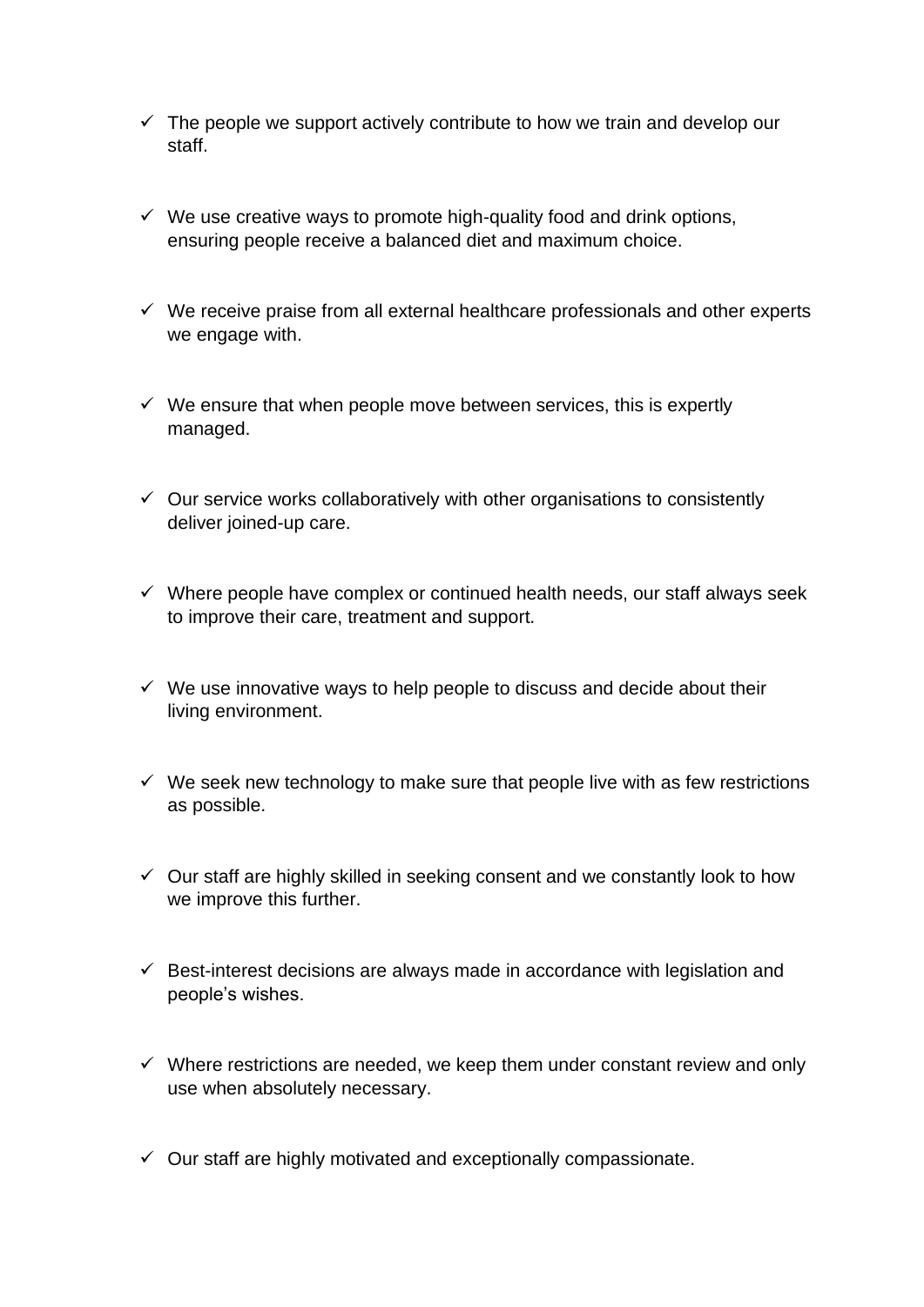- $\checkmark$  We use creative ways to get to know the people we support. Our staff are given time to build relationships.
- $\checkmark$  We have innovative ways to involve people and voice their opinions to improve the quality of care.
- $\checkmark$  We dedicate time to helping people access sources of information and assistance, including the use of advocates.
- $\checkmark$  Our staff are exceptionally skilled at communicating effectively with the people we support. Information is provided in multiple formats to meet people's needs.
- $\checkmark$  We seek best practice and challenge discrimination at all times, including people's protected characteristics
- $\checkmark$  People's privacy and dignity is expertly managed and embedded into everything we do.
- $\checkmark$  Person-centred care is exceptional. Our staff use innovative ways to involve people and their families and friends in their care plans.
- $\checkmark$  We embrace cultural differences, promote independence and autonomy.
- $\checkmark$  Our staff have an excellent understanding of people's social and cultural diversity. We support people to live a full and meaningful life.
- $\checkmark$  People play a key role in helping us comprehensively investigate and respond to complaints.
- $\checkmark$  We're particularly skilled at supporting people at the end of their life, including advance care planning.
- $\checkmark$  We work closely with external healthcare professionals to ensure our end of life care is exceptional.